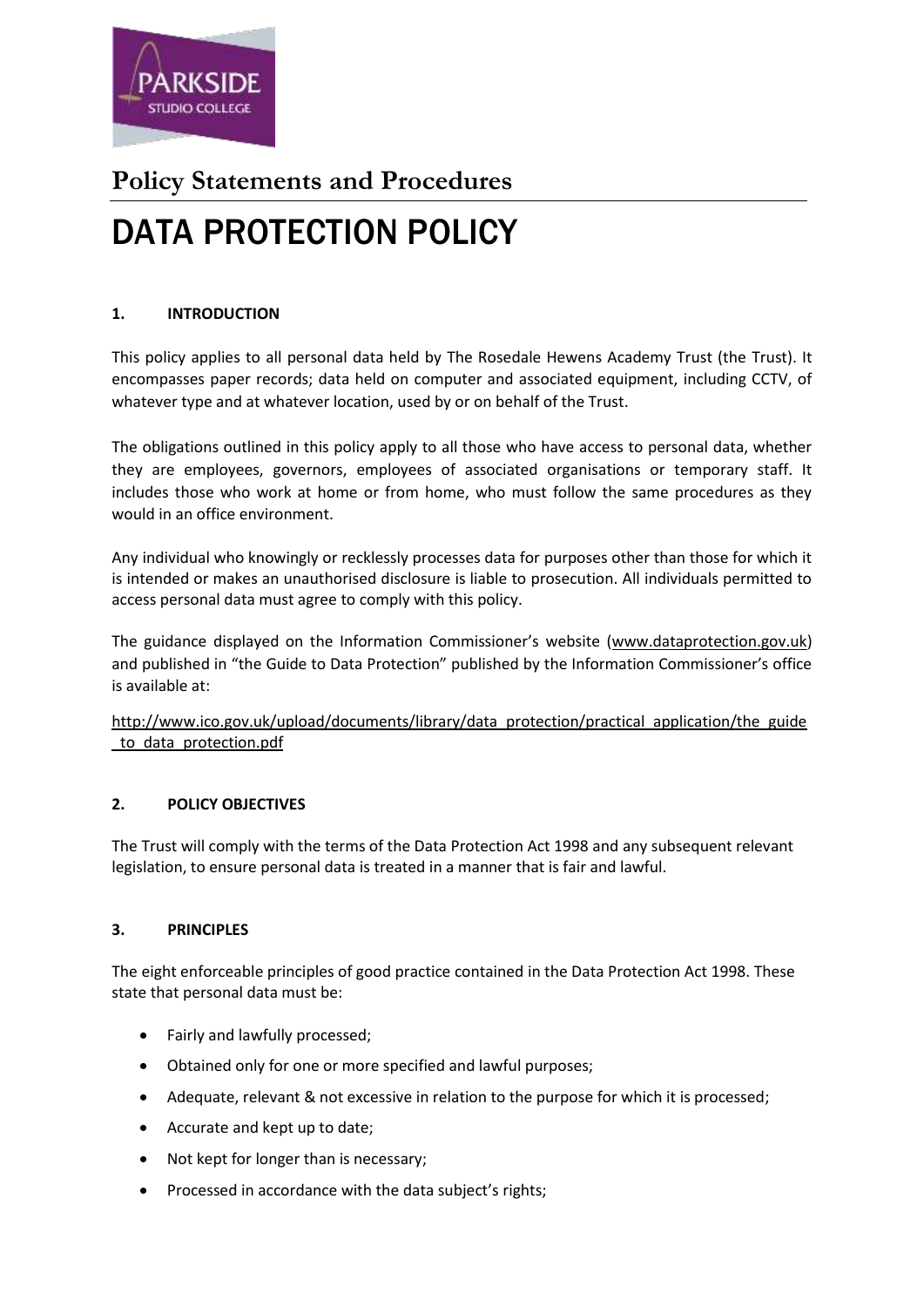- Secure;
- Not transferred to a country outside the EEC unless that country ensures an adequate level of protection for the rights and freedoms of data subjects in relation to the processing of personal data.

#### **Confidentiality and Security:**

Personal data is confidential and confidentiality must be preserved in compliance with the Data protection Principles as defined in the Data Protection Act 1998.

Paper records will be managed so that access is restricted to those who need to use the information and stored in secure locations to prevent unauthorised access.

Computer systems will be designed and computer files created with adequate security levels to preserve confidentiality. Those who use the College's computer equipment will have access only to the data that is both necessary for the work they are doing and held for carrying out that work.

#### **Training:**

All members of staff who work with personal data, and their line managers, will receive appropriate training in the area of Data Protection.

#### **4. PROCEDURE**

#### **Data Gathering:**

Only relevant personal data may be collected and the person from whom it is collected will be informed why the data is being collected, of the data's intended use and any possible disclosures of the information that may be made.

Privacy notices will be issued to all persons from whom personal data is collected. Two versions will be used; one in respect of students' personal data and the other in respect of all other persons' personal data.

#### **Processing:**

All processing of personal data in each college within the Trust will comply with the Data Protection Principles as defined in the Data Protection Act 1998.

In the situation where data is processed by a third party, the third party will be required to act in a manner that ensures compliance with the Data Protection Act 1998.

Data will only be processed for the purpose for which it was collected and will not be used for incompatible purposes without the consent of the data subject.

#### **Data Storage:**

Each College within the Trust will hold the minimum amount of personal data necessary to enable it to perform its functions. The data will be erased once the need to hold it has passed. Each College within the Trust will store personal data in a secure and safe manner.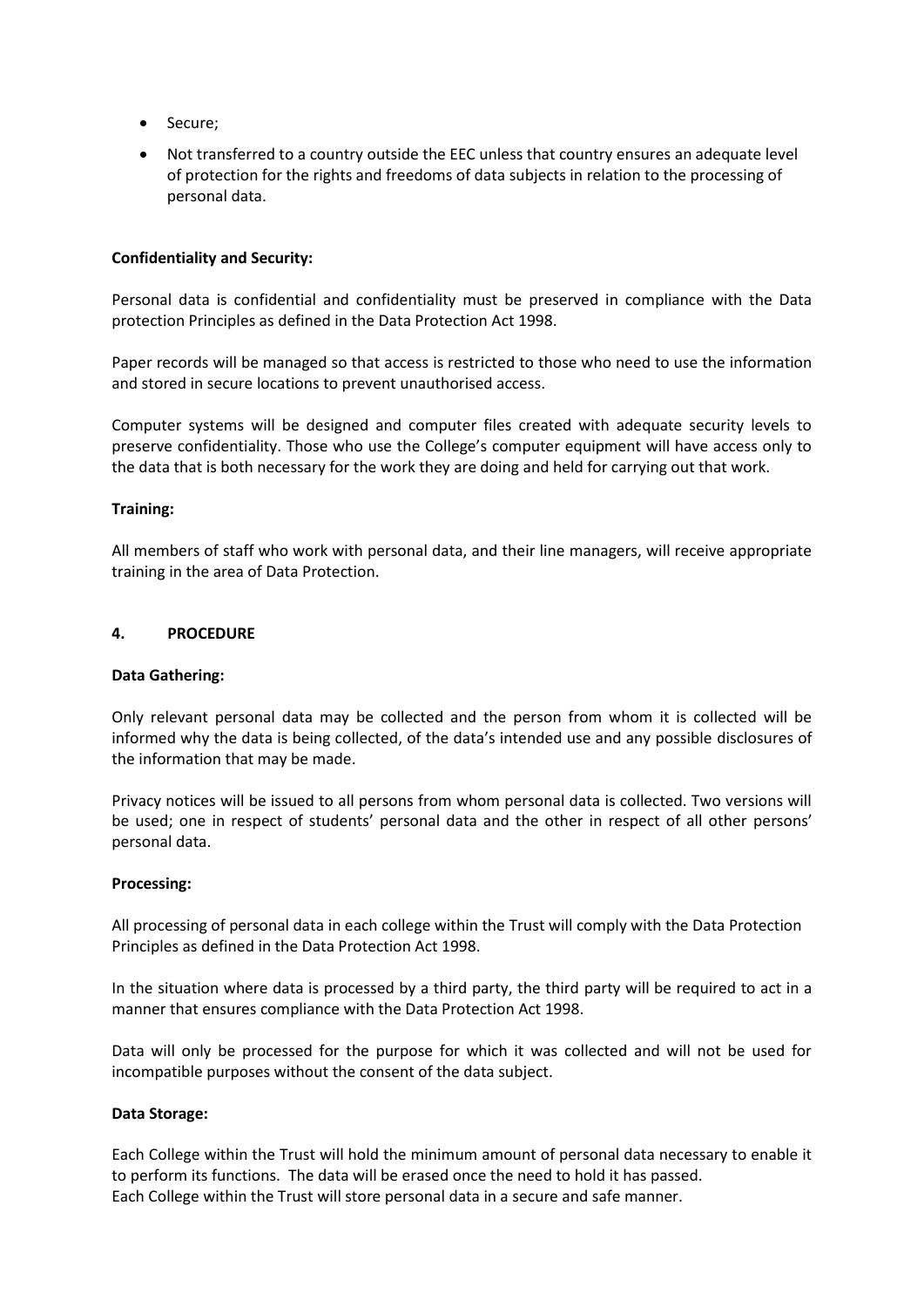Electronic data will be protected by standard password and firewall systems operated by the approved supplier of IT services for all colleges within the Trust.

Personal data, the loss of which could cause damage or distress to individuals, which is used or stored on portable or mobile devices will be encrypted using encryption software which meets the current standard or equivalent. This applies to all laptop computers and portable memory devices (including memory sticks etc.)

Computer workstations in administrative areas will be positioned so that they are not visible to casual observers.

Manual data will be stored where it is not accessible to anyone who does not have a legitimate reason to view or process that data.

Particular attention will be paid to the need for security of sensitive personal data.

#### **Data Checking:**

Each college within the Trust will issue regular reminders to staff and parents, guardians and carers to ensure that personal data held is up-to-date and accurate.

Any errors discovered will be rectified and, if the incorrect information has been disclosed to a third party, any recipients informed of the corrected data.

#### **Data Disclosures:**

Personal data will only be disclosed to organisations or individuals for whom consent has been given to receive the data, or organisations that have a legal right to receive the data without consent being given.

When requests to disclose personal data are received by telephone it is the responsibility of the member of staff taking the call to ensure the caller is entitled to receive the data and that they are who they say they are. This should be done by calling them back, preferably via a switchboard, to ensure the possibility of fraud is minimised.

If a personal request is made for personal data to be disclosed it is again the responsibility of the member of staff to ensure the caller is entitled to receive the data and that they are who they say they are. If the person is not known personally, proof of identity should be requested.

Requests from parents, guardians, carers or students for printed lists of the names of students in particular groups, which are frequently sought at special times of the year such as Christmas, should be politely refused as permission would be needed from all the data subjects contained in the list.

Personal data will not be used in newsletters, websites or other media without the consent of the data subject.

Routine consent issues will be incorporated into colleges' student data gathering sheets, to avoid the need for frequent, similar requests for consent being made by the college or the Trust.

Personal data will only be disclosed to Police Officers if they are able to supply a relevant document which notifies of a specific, legitimate need to have access to specific personal data.